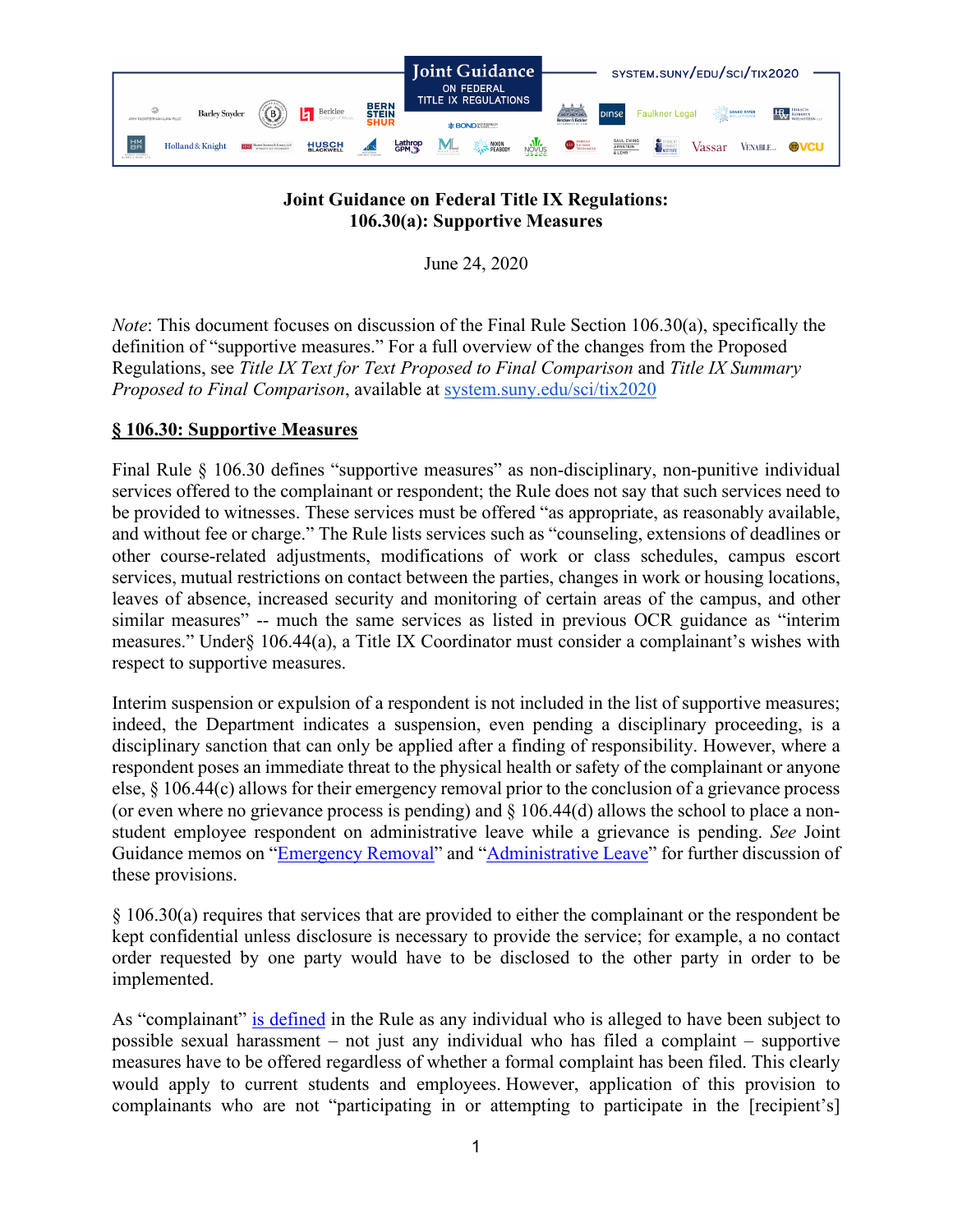education program or activity" is not so clear. The Rule and its Preamble leave open questions about what sort of supportive measures would be "appropriate" and "reasonably available" for a student or employee from another school who reports sexual harassment to the respondent's school, or for some other individual not associated with the respondent's school. Similar questions arise for an alumnus or former employee of the respondent's school, particularly if they have no interest in participating in any of that school's education programs or activities.

Similarly, "respondent" [is defined](https://system.suny.edu/media/suny/content-assets/documents/sci/tix2020/Complainant-and-Respondent.pdf) as an individual reported to have engaged in possible sexual harassment. Prior to the Final Rule, many schools have provided some supportive measures to respondents to help them deal with the demands and stress of an investigation. The Rule now requires that they be offered to a respondent regardless of whether a formal complaint has been filed against that individual.

The list of possible supportive measures would seem to address at least one much-debated issue: if the complainant and the respondent live in the same dorm and the complainant wants that to change, who moves? OCR guidance from 2017 warned against automatically moving the respondent: "[i]n fairly assessing the need for a party to receive interim measures, a school may not rely on fixed rules or operating assumptions that favor one party over another…." [Question 3,](https://www2.ed.gov/about/offices/list/ocr/docs/qa-title-ix-201709.pdf) September 2017 Q&A [on Campus Sexual Misconduct.](https://www2.ed.gov/about/offices/list/ocr/docs/qa-title-ix-201709.pdf) This guidance did not provide much help in situations where neither party was willing to move, nor does the language of the Final Rule § 106.30(a) that supportive measures should be "designed to restore or preserve equal access to the recipient's education program or activity without unreasonably burdening the other party…."

However, by defining housing changes as non-disciplinary, could the regulations make it permissible for a school to move either party without that party being able to challenge the decision? The Preamble addresses this: "The Department declines to include an explicit statement that schedule and housing adjustments, or removals from sports teams or extracurricular activities, do not unreasonably burden the respondent as long as the respondent is not separated from the respondent's academic pursuits, because determinations about whether an action 'unreasonably burdens' a party are fact-specific." 85 Fed. Reg. 30026, 30182 (May 19, 2020). Double-negative notwithstanding, this seems to indicate that a school can't automatically move the respondent (or the complainant, for that matter), but "... must take into account the nature of the educational programs, activities, opportunities, and benefits in which the party is participating, not solely those educational programs that are 'academic' in nature." *Id.* Similarly, removal for a sports team or other school-related activity must be based on a fact-specific analysis.

Another much-debated issue addressed in the Preamble relates to no-contact orders. While the regulations specifically include mutual orders, the Preamble notes that one-way orders *may* be appropriate if based on a fact-specific inquiry. Examples given include helping to enforce a restraining order, preliminary injunction, or other order of protection issued by a court, or where a one-way no-contact order does not unreasonably burden the other party (no further explanation is given for the latter). 85 Fed. Reg. 30184. Neither the regulations nor the Preamble seem to require a similar fact-specific inquiry for mutual no-contact orders, particularly those prohibiting communication between the parties; however, such an inquiry would be required if the order is to include avoiding physical proximity between the parties (with the inquiry to include consideration of other methods to protect the parties, e.g., an alternate housing assignment for the complainant). *Id.*